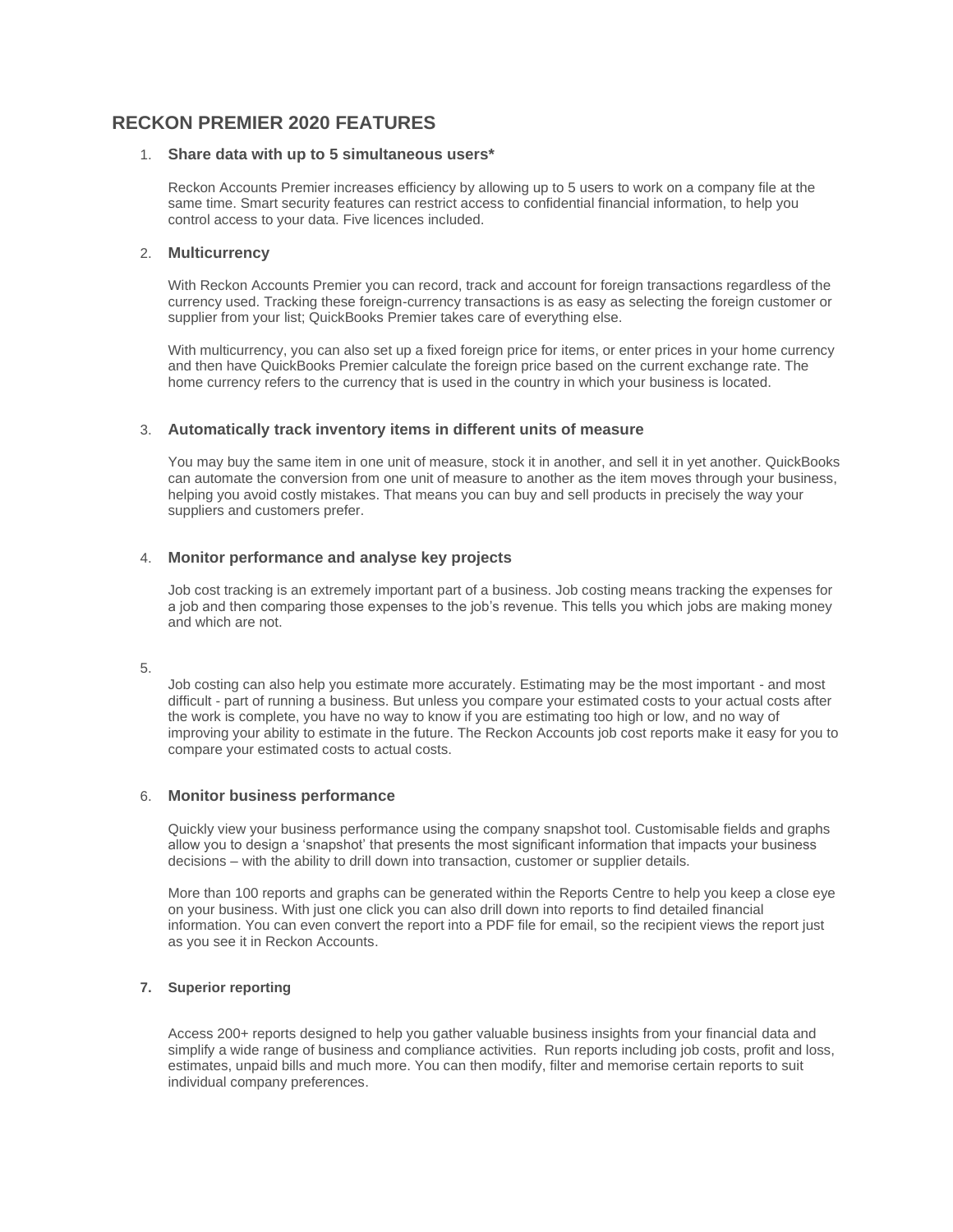#### 8. **Increased efficiency with advanced tools**

Save your business undue costs by utilising Reckon Accounts email functionality. Invoices, statements, estimates, purchase orders, sales orders, sales receipts, adjustment notes and reports can all arrive on your suppliers' or customers' desktop within minutes. There is no need to separately track your contact lists - you can easily synchronise your contact information with Microsoft® Outlook.

## 9. **Designed specifically for your industry**

Install Reckon Accounts Premier and select from industry-specific editions that offer specialised tools, features and reports unique to your industry. Whether you're an accountant, contractor, professional services firm, manufacturer, wholesaler, retailer or non-profit organisation there is a specific edition tailored to your business needs. Reckon Accounts also includes 21 industry specific Chart of Accounts, so only accounts relevant to your business are included.

### 10. **An 'always on' Audit Trail**

The 'always on' Audit Trail makes it easier for your accountant to spot possible trouble spots or mis-postings in your accounts.

### 11. **Work more efficiently with your accountant or bookkeeper**

The Accountant's copy of your company data file allows you to work more collaboratively with your accountant, with a dividing date that clearly delineates which periods are for your accountant to work in, and which are for you. Reckon Accounts also allows you to perform a bank reconciliation – even if your Accountant is working on your file. Industry specific Chart of Accounts

Reckon Accounts also includes 21 industry specific Chart of Accounts, so only accounts relevant to your business are included.

### 12. **Reckon Accounts home page**

All key tasks and functions are available within a few clicks of the home page with the Customer, Supplier, Employee and Report Centres. You can also customise how information is displayed in each of these centres. Plus control access to your confidential account balances with the Reckon Accounts ' Hide/Show preference. Simply switch your Account Balance previews to "off" to help ensure only you have access to your business' confidential account balances.